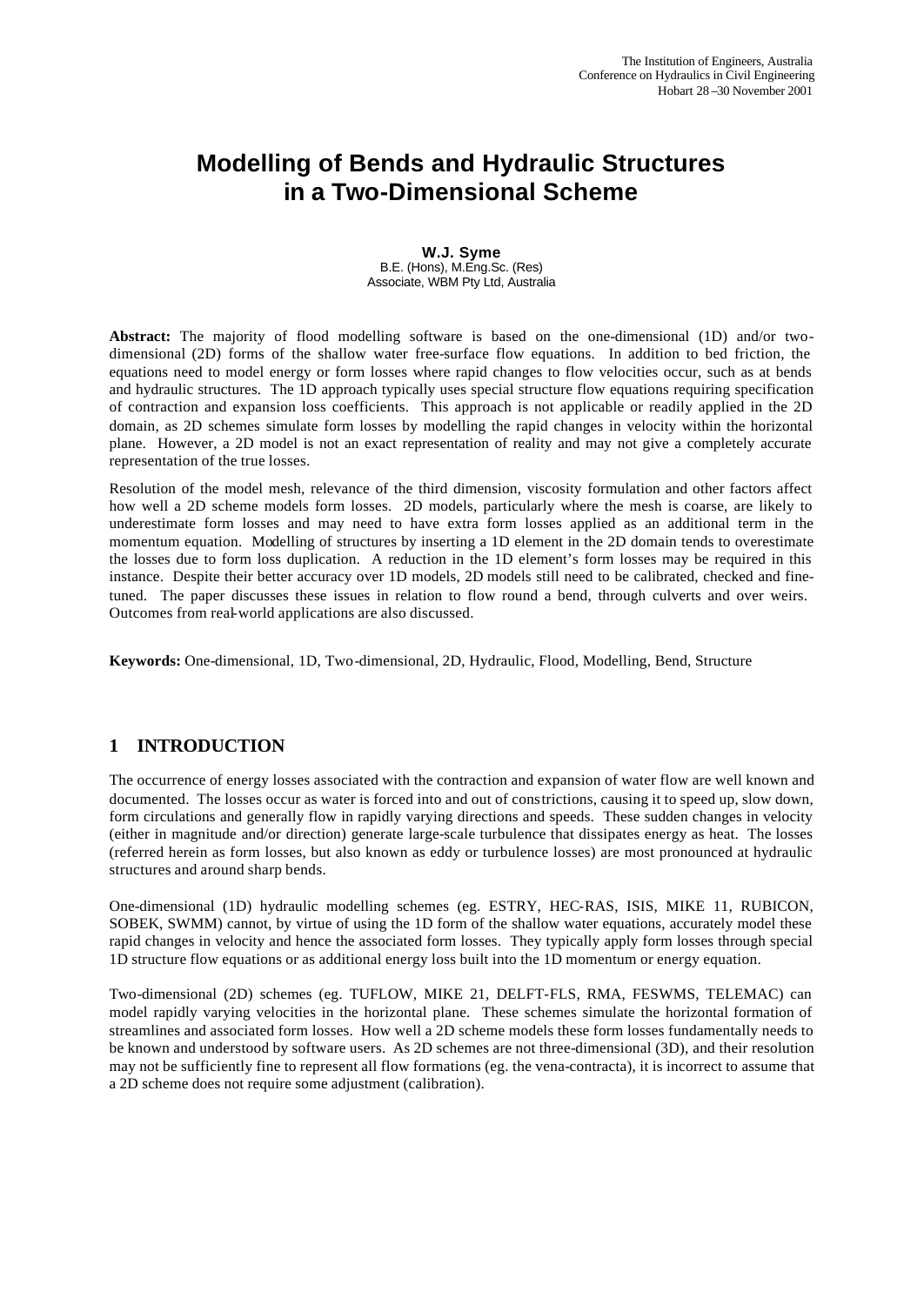## **2 FORM LOSSES**

#### **2.1 Definition**

The primary types of energy loss (ie. the dissipation of energy as heat) are those associated with bed friction, and those that rapidly change the stream flow (form losses). Energy loss or head loss as referred to in this paper is the combination of bed friction losses and form losses.

Bed resistance (typically Manning's equation) is the dominant term in the momentum equation where the Manning's n is high and the depths are shallow. The head loss,  $\Delta h$ , is a function of the velocity (*V*), Manning's n value (*n*), hydraulic radius (*R*) and travel length (*L*) as given by Equation 1.

$$
\Delta h = \frac{Ln^2 V^2}{R^{\gamma/2}}
$$
 (1)

Form losses result from rapid changes in velocity (magnitude or direction) such as when water is forced to contract, expand or flow round a bend. The head loss is typically expressed as a function of the dynamic head as given by Equation 2, where **z** is the form loss coefficient and *g* is the acceleration due to gravity (9.81m<sup>2</sup>/s). Form losses are typically the dominant energy loss mechanism through hydraulic structures of short length and high velocities. Typically **z** varies from 0.5 to 1.5 of a dynamic head  $(V^2/2g)$ .

$$
\Delta h = \mathbf{z} \frac{V^2}{2g} \tag{2}
$$

#### **2.2 One-Dimensional (1D) Schemes**

Form losses at bends can be incorporated into the 1D equations by applying the loss over the length of the 1D element in combination with the bed resistance using Equations 1 and 2. This approach can also used to model losses from bridge piers or similar where the bridge deck is not submerged and there is no significant contraction or expansion of flow. Alternatively, the bed resistance value (Manning's n) is increased so that it includes any form losses. There is little guidance in the literature on suitable values, and so the modeller relies on calibration data and experience (for example, see p11-11, Paterson River Flood Study, WBM 1997).

For hydraulic structures, 1D schemes typically replace the momentum equation with special equations describing the structure flow. These equations normally require contraction and expansion form loss coefficients to be specified by the user. For long structures (eg. a culvert), bed/wall resistance also needs to be incorporated using the Manning's equation or similar.

In the simplest approach, Equation 3 gives the head loss due to form losses. *z1*, the contraction form loss coefficient typically ranges from 0.0 to 0.7, and  $\mathbf{z}_2$ , the expansion form loss coefficient, from 0.0 to 1.0.  $V_s$  is the velocity in the structure.

$$
\Delta h = (\mathbf{z}_1 + \mathbf{z}_2) \frac{V_s^2}{2g} \tag{3}
$$

In some schemes, the contraction and expansion loss coefficients are modified to take into account the upstream (approach) and downstream (exit) velocities of the flowing water. In a limiting case where, for example, the approach velocity,  $V<sub>1</sub>$ , is the same as the velocity in the structure,  $V<sub>s</sub>$ , it can be argued that there is no form loss, ie. *z1* should reduce to zero. In a 1D sense this is correct, although in reality unless the cross-section upstream and through the structure are identical in shape and perfectly aligned, there would be some form losses at the transition even if the flow areas are the same.

For example, MIKE 11 (DHI 2000) adjusts the contraction and expansion form losses (*z<sup>1</sup>* and *z2*) to account for the channel velocities upstream and downstream of the structure using Equations 4 and 5 (*A* is the flow area).

$$
\mathbf{z}_{1a} = \mathbf{z}_1 \left( 1 - \frac{A_s}{A_1} \right) \qquad or \text{ alternatively} \qquad \mathbf{z}_{1a} = \mathbf{z}_1 \left( 1 - \frac{V_1}{V_s} \right) \tag{4}
$$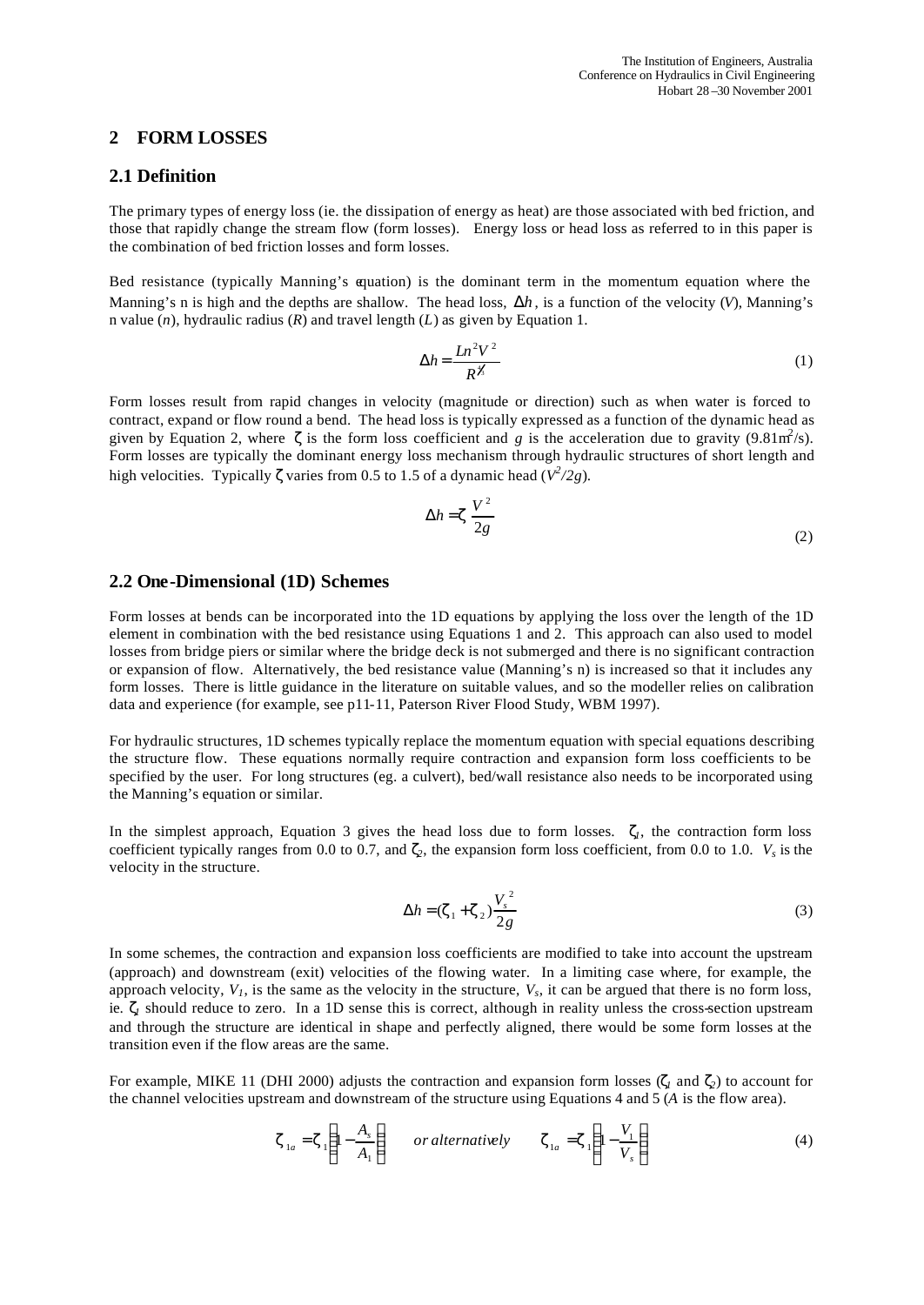$$
\mathbf{z}_{2a} = \mathbf{z}_2 \left( 1 - \frac{A_s}{A_2} \right)^2 \qquad \text{or alternatively} \qquad \mathbf{z}_{2a} = \mathbf{z}_2 \left( 1 - \frac{V_2}{V_s} \right)^2 \tag{5}
$$

Equation 5 is derived from balancing momentum across an abrupt expansion, while Equation 4 is an approximation to experimental results in the literature (eg. Massey 1983, p219). Where the upstream and downstream velocity approaches zero,  $\mathbf{z}_a = \mathbf{z}_i$  and  $\mathbf{z}_a = \mathbf{z}_i$ . Conversely, if the upstream and downstream velocity approach the structure velocity,  $z_{1a} = 0$  and  $z_{2a} = 0$ ; representing a no form loss situation.

Different solution schemes offer different alternatives for specifying and adjusting the contraction and expansion form loss coefficients. They may also allow for additional form losses within the structure (eg. piers, pipe bends). Reference to the software manuals, testing using simple, hypothetical models, and comparison with other software and desktop calculations help to understand and develop a "feel" for the software.

# **2.3 Two-Dimensional (2D) Schemes**

2D schemes (in the X-Y plane) model sudden changes in velocity associated with the bending, contraction and constriction of flow, and the occurrence of large-scale turbulence; thereby accounting for some or all of the form losses. How well a 2D model reproduces the form losses depends largely on how accurate the streamlines are reproduced and the influence of any 3D (in the vertical) effects. Barton (2001) demonstrates that the resolution of the mesh, whether finite difference or finite element, influences the streamlines through a constriction, which in turn effects the resulting form losses.

The need to specify additional form losses in a 2D model (to account for poor streamline reproduction or any effects in the vertical) is an area not well understood. The following section demonstrates the performance of the TUFLOW finite difference 2D software (Syme 1991, WBM 2001) based on the scheme of Stelling (1984). Techniques used to correctly model structures in 2D are discussed.

## **3 COMPARING 1D AND 2D SCHEMES**

#### **3.1 Right Angle Bend**

An ESTRY 1D and two TUFLOW 2D models of different mesh resolutions were developed for a channel with a right angle bend as illustrated in Figure 1. The channel is 50m wide and 5m deep with a Manning's n of 0.03. The 1D model network consists of 4 nodes connected by 3 channels, with Channel 2 being that around the bend. The Coarse 2D model has mesh of 10m square cells while the Fine 2D model has a mesh of 2m cells.

All models have the same boundaries and were simulated using a range of steady-state flow conditions. The downstream outlet was held constant at 5m deep, which corresponds to a water level of zero. The 2D models used a Smagorinsky viscosity formulation with a coefficient of 0.2 (this is the case for all 2D results presented).

Figure 2 shows the water surface profiles for an outlet velocity of 2m/s. The profiles for the 2D models are along the channel centreline. They illustrate the superelevation of the water surface at the bend and the following draw-down that occurs downstream of the bend. These affects cannot be modelled in the 1D model. As shown in the figure, the Fine 2D model produces the greatest head drop and therefore has the highest form losses. The 1D model, which has no form losses, follows the Manning's equation. The Coarse 2D model lies between the Fine 2D and 1D models.

Figure 3 illustrates the flow velocity vectors and water surface contours at the bend in the two 2D models.

Observations are:

- (a) The 1D model requires specification of form losses or increased bed resistance to reproduce the head drop in either of the 2D models. A form loss coefficient of 0.4 to 0.5 is required on Channel 2 to reproduce the Coarse 2D head drop, while around 1.3 is required to reproduce the Fine 2D model. (By comparison, the right angled bend loss for pipe flow is estimated to have a coefficient of  $\sim$ 1.0, Massey 1983.)
- (b) Separation of the flow on the inside of the bend is better represented in the Fine 2D Model than in the Coarse 2D Model which shows no separation. The flow separation in the Fine 2D Model results in a wake region and eddy formation that constricts the flow downstream resulting in greater head loss.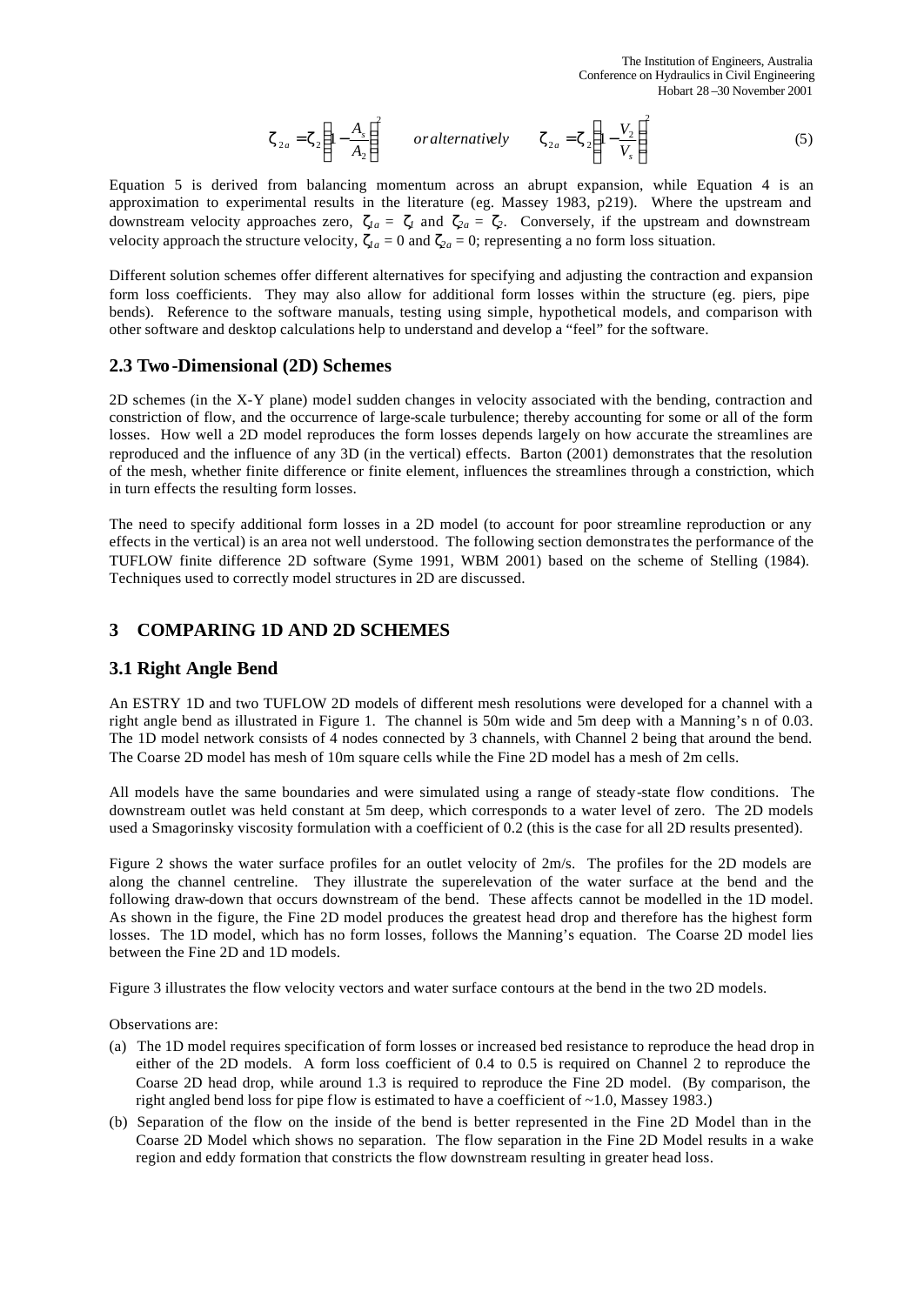- (c) It is possible that the Fine 2D model is overestimating (or even possibly underestimating) the head drop, however, until experimental data is available for model validation it is difficult to ascertain the accuracy of different models (any information on good model validation data is welcomed by the author; email: wjsyme@wbmpl.com.au).
- (d) If bed resistance is the sole energy loss parameter used in calibration (ie. it accounts for bed resistance and form losses), it can be expected that in calibrating models around bends that:
	- a. 1D models require the highest Manning's n values;
	- b. Fine resolution 2D models the lowest Manning's n values; and
	- c. Coarse 2D models lie between the above.



Figure 1 - 1D and 2D Layout of Right Angle Bend Model



Figure 2 - Water Surface Profiles Along the Channel Centreline – Right Angle Bend Case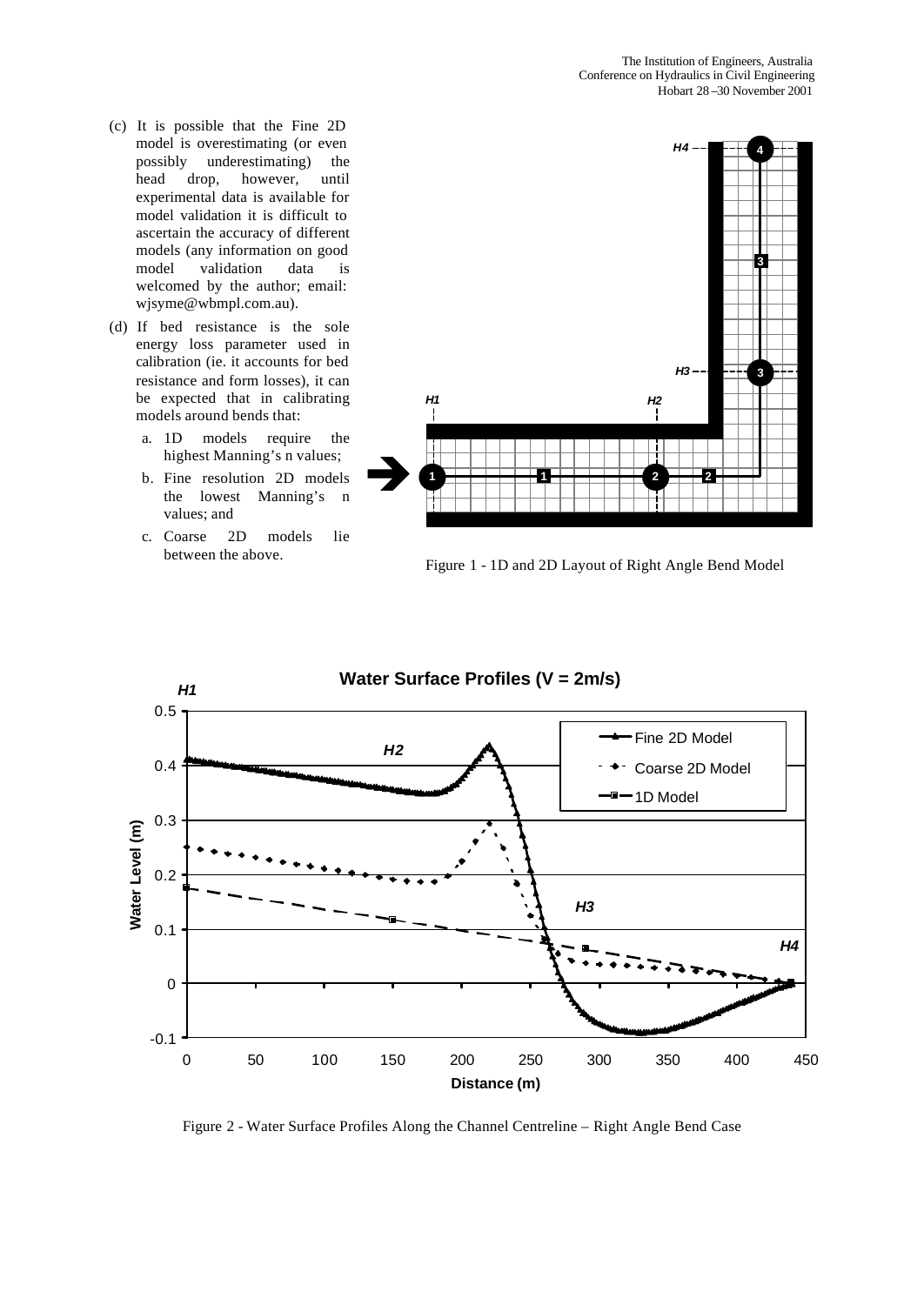

Figure 3 - 2D Flow Patterns and Water Surface Contours at Right Angle Bend

*(Figure 3 illustrates the flow patterns and water surface contours at the bend for the coarse (10m) mesh on the left and the fine (2m) mesh on the right. The grey shades indicate the velocity magnitude (darker the shade the higher the velocity). Both figures use the same contour and shade palettes, although the velocity arrows are of different scales. The incoming velocity is ~1.9m/s in both figures. The development of flow separation is seen in the fine mesh resulting in eddy formation, contraction of flow and significant form losses. No eddy forms in the coarse mesh, although water is still forced to the right side, resulting in some form losses.)*

# **3.2 Box Culvert Structures**

The previous section illustrates the differences between 1D and 2D models in modelling form losses associated with flow round a bend. The magnitude of the form losses depends on how well developed the streamlines and eddy formations are; with finer (higher resolution) meshes producing more developed streamlines and greater losses.

The problem arises when modelling a hydraulic structure in 2D, of whether the 2D losses are appropriate and whether to manually specify additional form losses to satisfactorily reproduce the structure's afflux. It may even be necessary for structures with minimal energy loss to reduce the form loss in the 2D model by specifying negative additional form losses.

Figure 4 shows the 1D and 2D model discretisations for a straight channel with a bank of box culverts roughly one-third from the upstream end. The channel is a rectangular section, 100m wide with a bed at 0m and a Manning's n of 0.05. There are 16 culverts 2.4m wide and 1.8m high at an invert of 0m. The culverts in the 1D model are at Channel 2, whilst for the 2D model the four grey cells are modified to represent the culvert's obvert, walls, etc. The culvert Manning's n is 0.013 and the contraction and expansion losses were  $\sim 0.38$  and  $\sim 0.50$ according to Equations 4 and 5 using unadjusted coefficients of 0.5 and 1.0 respectively. The 2D model's cell size is 10m.

A second 2D model was developed with the four grey cells replaced by a dynamically nested 1D element representing the culverts. The flow patterns for the two 2D models are illustrated in Figure 5.

The 1D and two 2D models were simulated for a range of inflows and downstream water levels representing different unsubmerged and submerged flow regimes in the culverts. Figure 6 shows typical examples of the resulting water surface profiles at different flow stages. The profiles on the left present the results with no adjustment or addition of form losses.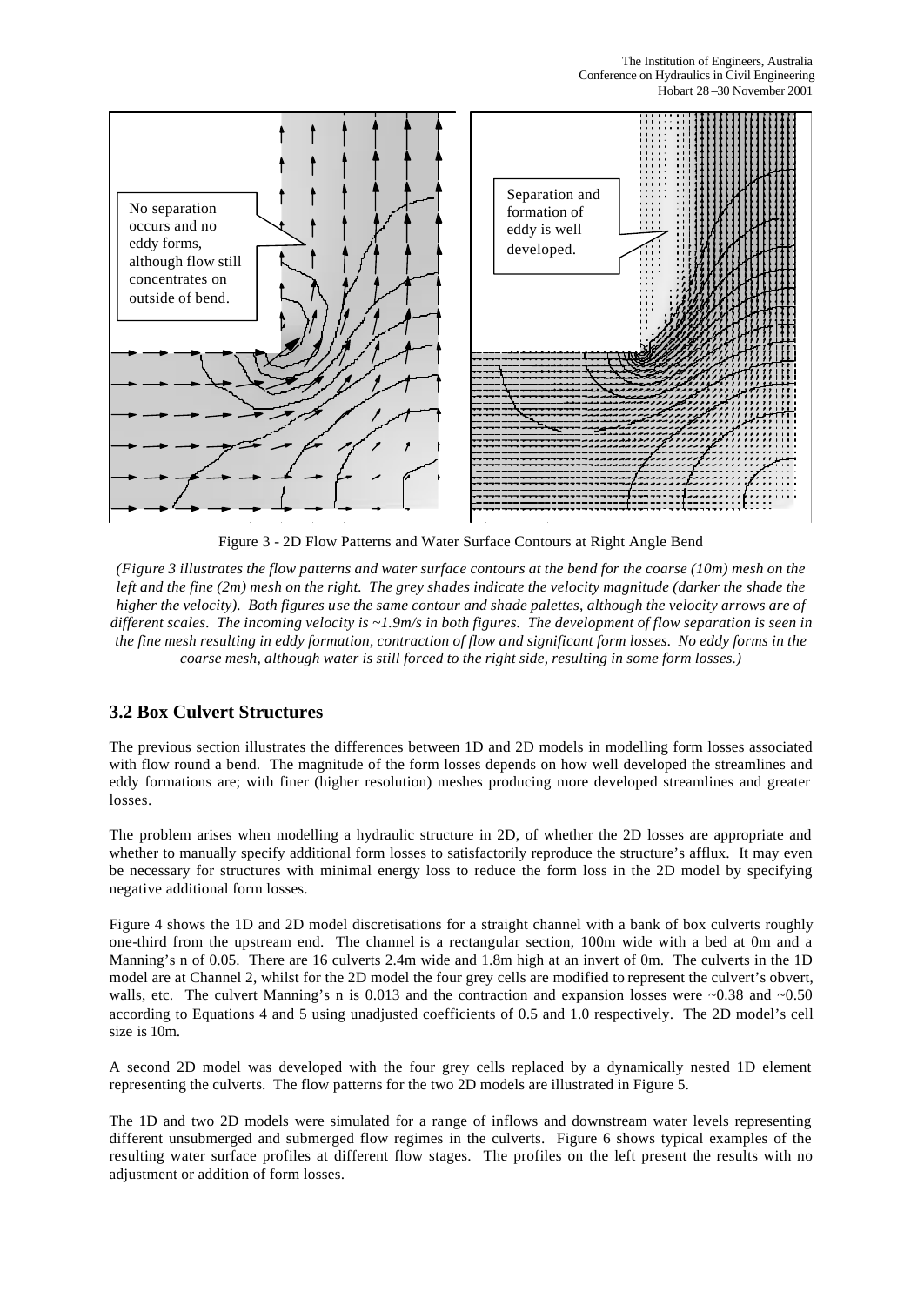For the Fully 2D Model (Culvert as 2D Cells) simulations, at the Unsubmerged and Outlet Controlled stages, the standard 2D equations are applied, while for the Inlet Controlled stages, the 2D equation terms in TUFLOW are automatically adjusted to represent the culvert flow equations for inlet control, unsubmerged outlet.

The equivalent profiles on the right in Figure 6 illustrate the effect of the following model adjustments:

- (a) An additional form loss coefficient of 0.2 applied to the culvert 2D cells for the Fully 2D Model (Culvert as 2D Cells) model.
- (b) For the dynamically nested 1D element, the culvert contraction loss coefficient reduced by 0.2 from 0.38 to 0.18.
- (c) No adjustment to the 1D model coefficients.

As shown in Figure 6, these adjustments improve the agreement between the three models.



Figure 4 - 1D and 2D Layouts for Box Culvert Models



*Figure 5 shows the flow patterns for the two 2D models. At the top is the Culvert as 2D Cells case that shows the momentum of the water continuing through the structure and forming small eddies on the downstream side.*

 *For the Culvert as 1D Element case (bottom flow pattern), the momentum is broken with no eddies forming.*

Figure 5 - Flow Patterns for 2D Box Culvert Models (Culvert as 2D Cells on Top and Culvert as 1D Element at Bottom)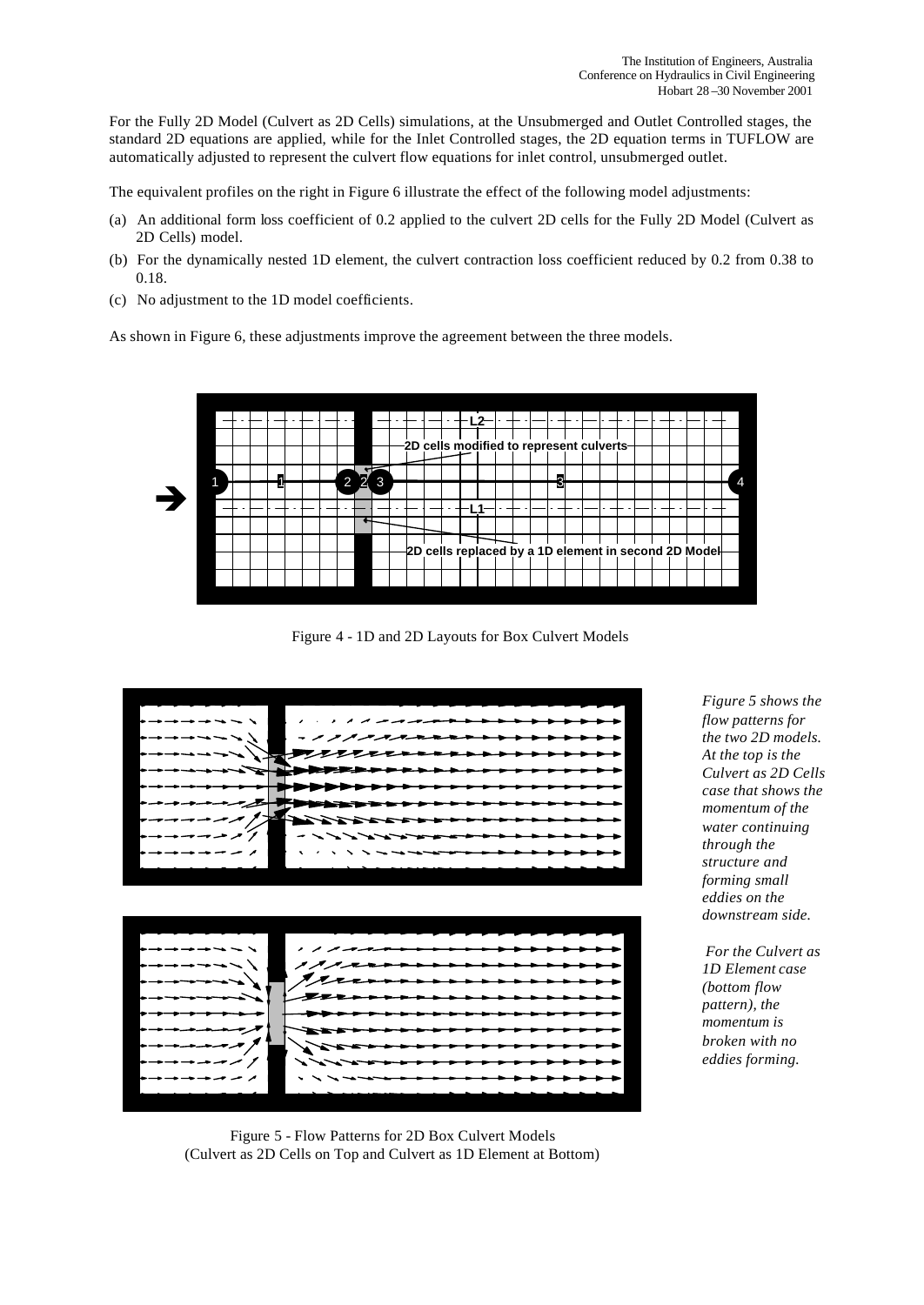

Figure 6 - 1D and 2D Water Surface Profiles for Box Culvert Model Simulations

## **3.3 Weirs**

Flow over levees, road and rail embankments, bunds, etc is generally modelled using the broad-crested weir equation. The broad-crested weir flow equation (for an unsubmerged weir) is not based on form losses, but after simplifications takes the form shown in Equation 6, where *q* is the flow per unit width, *g* is 9.81m/s<sup>2</sup> and *H* is the energy head upstream relative to the weir crest (Henderson, 1966). Once the downstream *H* exceeds 0.75 to 0.85 of the upstream *H* (depending on the characteristics of the embankment), the weir flow starts to become submerged, and Equation 6 no longer applies.

$$
q = \frac{2}{3}H\sqrt{\frac{2}{3}gH}
$$
\n<sup>(6)</sup>

Equation 6 is built into the TUFLOW 2D scheme to automatically switch in and out of unsubmerged weir flow (critical flow) at any point in the 2D domain. Equation 6 and the bed friction term (Equation 1) are equated giving an adjusted Manning's n value. The free-overfall algorithm (Syme 1991) is utilised to provide stability over dry and/or steeply sloping terrain. A weir calibration factor (default  $= 1$ ), which can vary spatially over the 2D domain, is used for adjusting or calibrating the weir flow.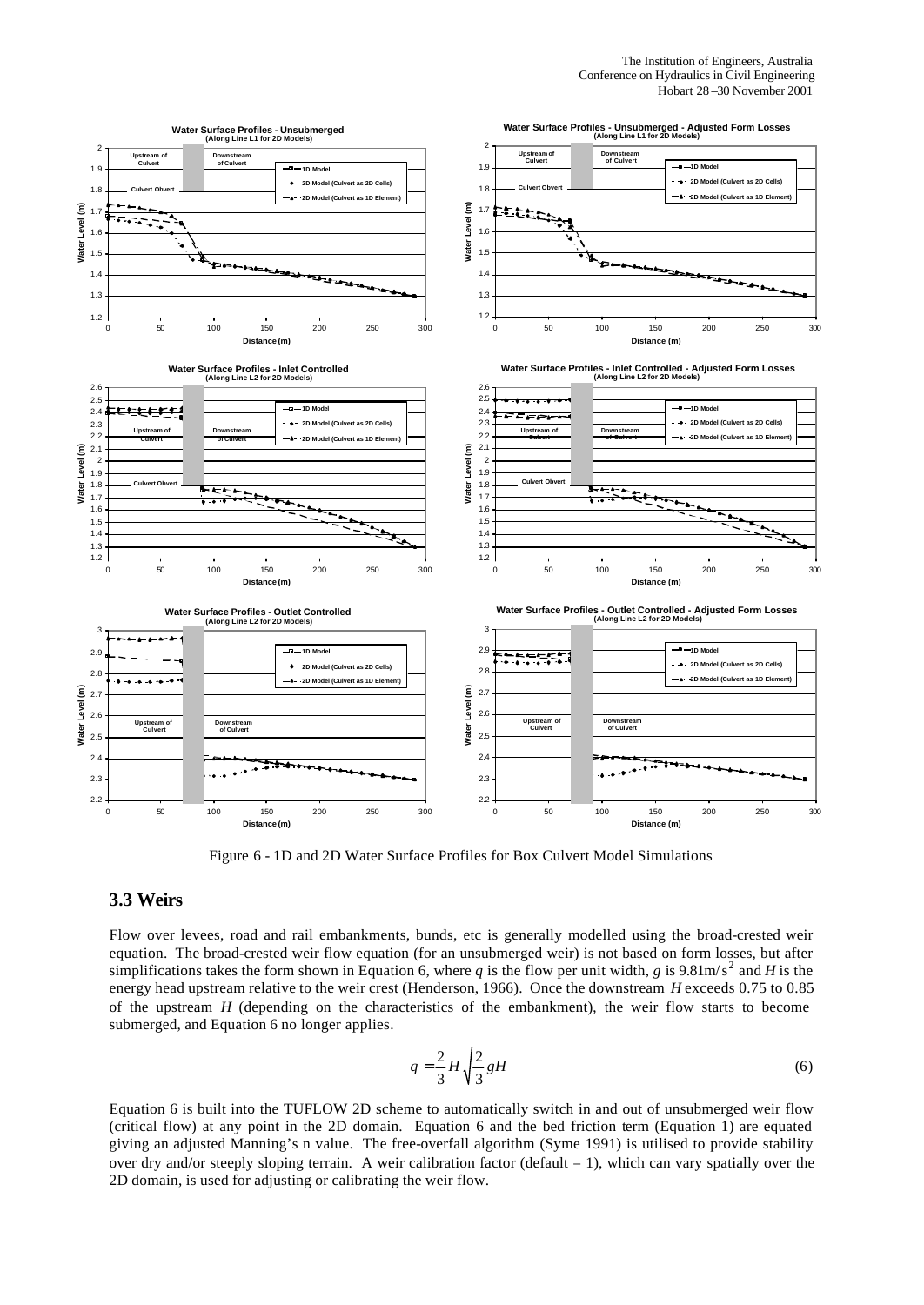The box culvert model described previously was modified to represent a weir structure. The weir was modelled as a "Thin Weir" by setting the elevations along the side of the cells to 1.0m as shown in Figure 7. In this case the weir equation is automatically switched on and off depending on whether the flow across the cell sides is submerged or unsubmerged.

A triangular hydrograph (peak  $200 \text{m}^3/\text{s}$ ) followed by a constant flow of  $100(m^3/s)$  and a rising tailwater was simulated (see boundary time series in Figure 8). Figure 8 shows the resulting water level hydrographs at the upstream end of the model. The comparison with the 1D model results and theory (Equation 6) show excellent comparison with the results from the 2D model.

An important issue is that an embankment maybe several cells in travel length (ie. in the direction of flow). For example, Figure 8 also shows that for a 20m long weir higher upstream water levels result. This is mainly due to the extra bed friction that results from high velocities over the raised cells. The modeller needs to decide whether this is an accurate depiction of the situation, or reduce the head drop by making the weir a thin weir or reducing the Manning's n values over the raised cells.

Another issue is the performance of a fixed grid scheme such as TUFLOW where the weir flow is not perpendicular to the mesh axes. Figure 9 shows a test model with a weir at 45° to the mesh axes, and Figure 10 presents a graph of unit flow  $(m<sup>2</sup>/s)$  across the weir versus upstream head (Equation 6), and that obtained from the 2D model. There is ~10% over prediction of the flow, which can be corrected by applying a weir calibration factor (the graph shows the result for a factor of 1.1).



Figure 7 - Layouts for Thin and 20m Weir 2D Models



Figure 8 - Upstream Hydrographs – 2D Weir Models



Figure 9 - 2D Model with Weir at 45° to Mesh Axes



Figure 10 - Unit Flow Across an Unsubmerged Broad-Crested Weir at 45° to Mesh Axes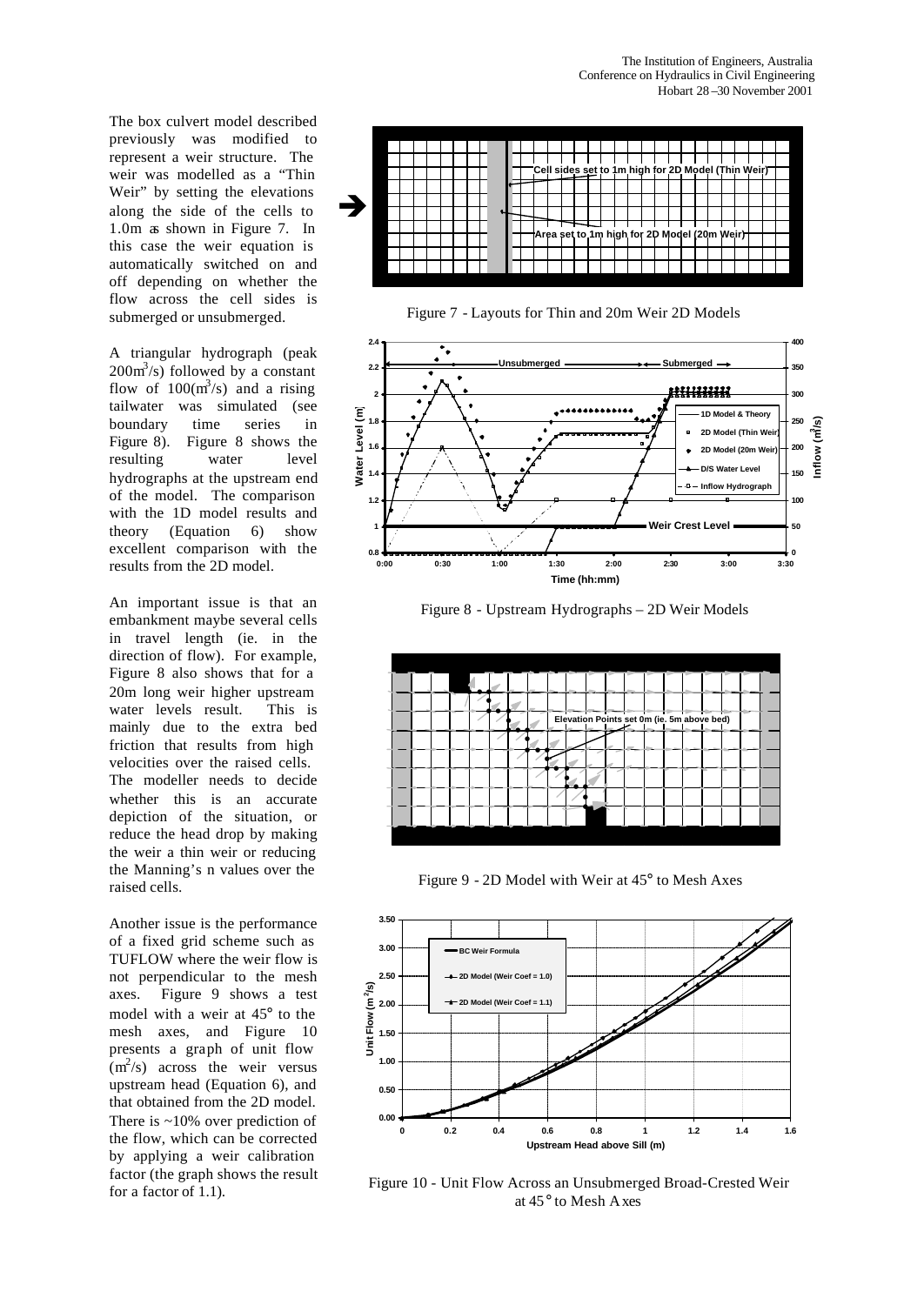

Figure 11 - Example of Complex 2D Hydraulic Structure Modelling (WBM 1999)

# **4 REAL-WORLD APPLICATIONS**

The TUFLOW scheme has been applied to a wide range of real-world flooding applications involving complex flows and arrangements of hydraulic structures. A number of these have replaced sections of existing 1D models where it was interesting to compare the two styles of modelling. General observations are:

- (a) Where significant bends occurred, there was little or no need to provide additional form losses or increased Manning's n values in the 2D model to reach calibration, whereas the 1D models required these additional losses.
- (b) 1D and 2D models generally agree well when the flow was mostly confined to the main river channel. Significant differences can occur when the flow patterns become complex (by taking different courses over the floodplains), and the fixed flow paths and/or the level of detail in the 1D model are inappropriate.
- (c) Designing hydraulic structures using 2D models (where the flow patterns are complex) leads to more accurate modelling and savings in civil design and construction.

Figure 11 illustrates an example of complex hydraulic structure modelling carried out using TUFLOW.

Based on the results of test models and numerous real-world applications, the following are typical observations of the TUFLOW software.

- (a) Box culvert structures modelled in 2D tend to require an additional form loss coefficient of from 0.1 to 0.3 to reach agreement with culvert design curves.
- (b) Dynamically nested 1D structure elements in 2D models model tend to overestimate the form losses. This is thought to be due to some duplication of losses between the 2D domain and the 1D element. These structures need to have the combined contraction and expansion loss coefficients of the 1D element reduced by amounts varying from 0.0 to 1.0. Structures with widths less than the 2D model's cell size usually require no or minimal reduction in the loss coefficients, while larger structures with high velocities may require as much as a 1.0 reduction in the loss coefficient(s).
- (c) Testing and checking of real-world applications has shown that culverts and weirs can be correctly modelled in 2D at an angle oblique to the mesh axes (TUFLOW uses a fixed grid mesh).

# **5 CONCLUSIONS**

(a) 2D models, like 1D models require cross-checks and possible adjustment when modelling hydraulic structures, bends and other transitions. Adjustment can be in the form of applying additional form losses. For minimum energy structures, negative additional form losses may be necessary.